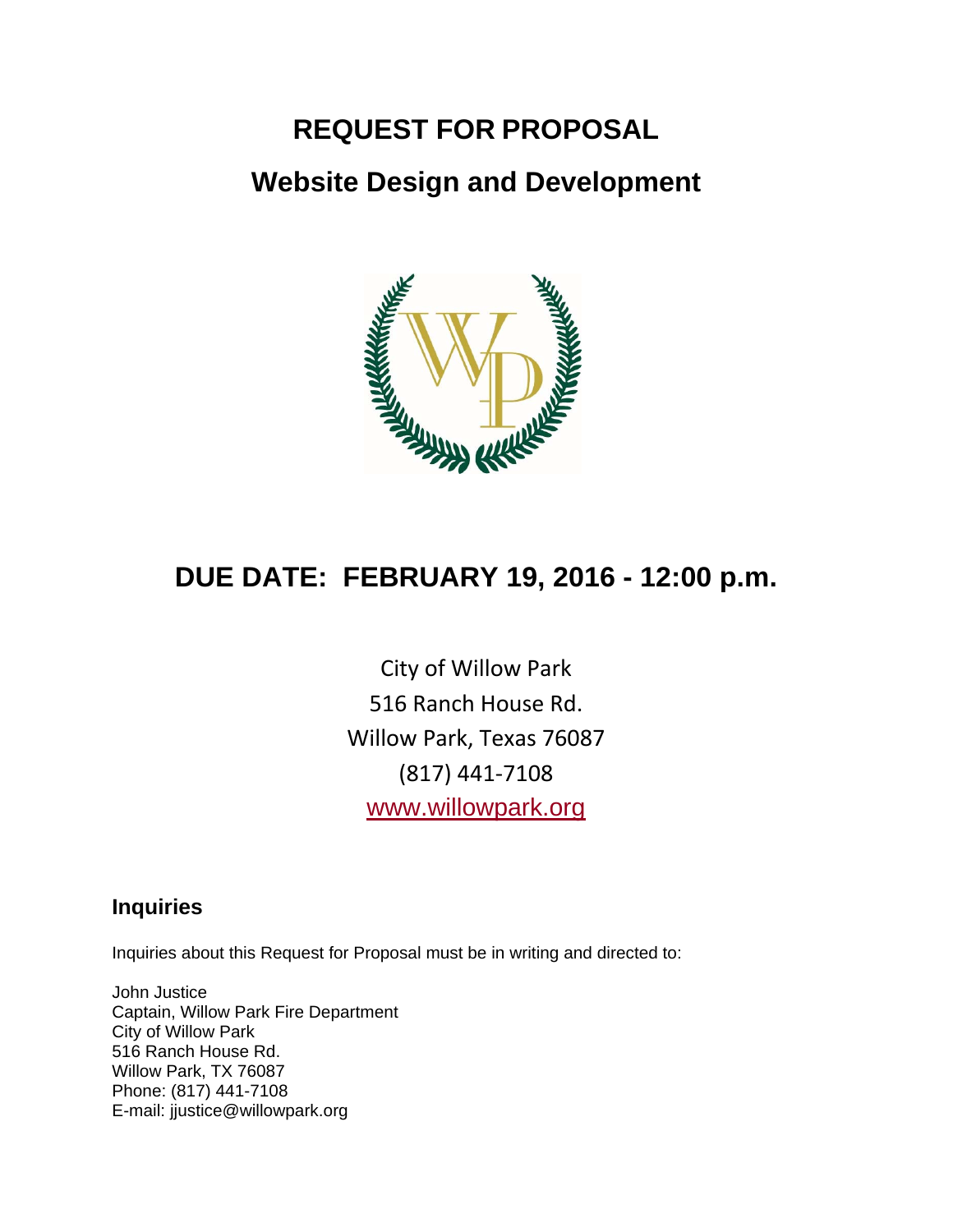### **Overview**

The City of Willow Park is seeking to update its website to enhance the user experience, simplify content management, and provide better information and customer service to its community, while meeting high standards for design quality and visual appeal.

Effective websites increase online citizen self-service while reducing staff workload. This will be accomplished by tailoring your solution to meet our unique needs.

In Willow Park, the management of online content has been decentralized to some extent, with the assistance of a handful of "power users." The City would like to decentralize content management by empowering our staff to easily create and manage website content in each department under the oversight of the City Administrator.

The City of Willow Park seeks the assistance of an experienced company that can accomplish all of the functionality identified in this RFP with the flexibility of providing this functionality over time, if needed due to budgetary constraints. The City of Willow Park also seeks a company that has the capability of integrating additional features and functionality that may be identified in the future. The experienced company should have a team of experts who understand local government, to help us achieve our vision – all while providing 24/7/365 support.

### **Situational Analysis**

The City of Willow Park is seeking to enter into a professional services agreement with a qualified vendor to design and implement a new website based on the above strategy. The City's website URL is currently http://www.willowpark.org and will continue to use this URL upon the launch of a new website. The City's emphasis is on incorporating extensive content management tools and database driven architecture while providing a user-friendly and intuitive site structure and an interface that is both attractive and ADA compliant. The City would like the vendor to host the website in a secure data center.

### **Vendor Qualifications**

The City of Willow Park will evaluate vendor experience, qualifications and capabilities for developing and implementing a new website. The desired qualifications are outlined below. Responders are required to submit a written narrative corresponding to each of the underlined section items:

Introduction

 Overview and summary of how your company will assist the City of Willow Park in reaching our website goals

#### Company Profile

- Company overview and history
	- o How long has the company been in business
	- o Number of current employees
	- o Number of clients in the past 5 years (?)
- Capabilities of company Why should your company be chosen

#### Management Team

- Name, title, role (e.g., project management, training, design)
- Education, years of experience

Project Development Approach

• Average timeline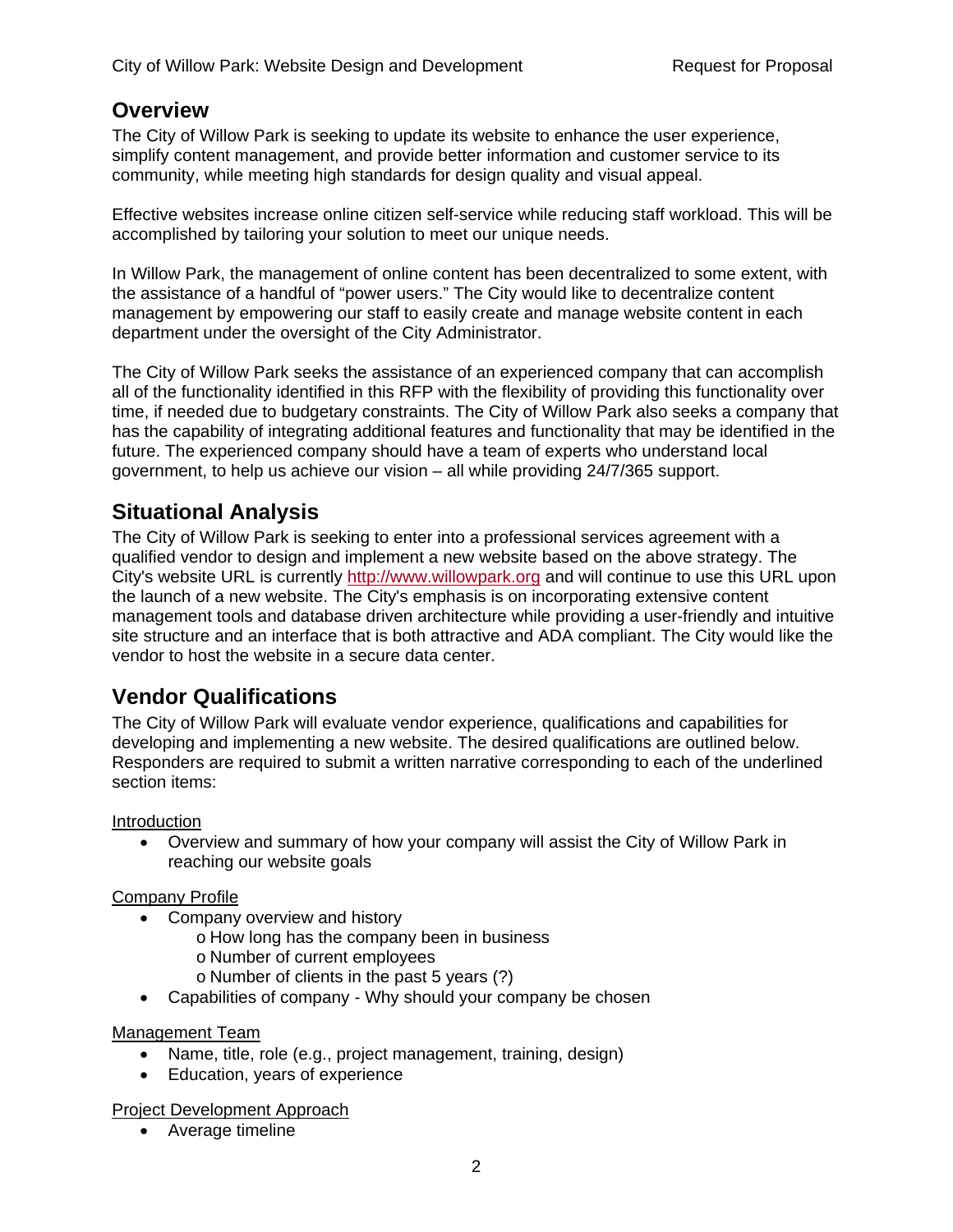City of Willow Park: Website Design and Development Request for Proposal

- Detailed explanation of all project phases including consultation, design, development, training, implementation
- Statement that website will meet Accessibility Compliance requirements
- Training options
- What role the City of Willow Park will play in the project

#### Scope of Work

- Project phase deliverables
- What will be expected of the City
- What the City of Willow Park can expect from the company

#### Municipal Website Design Experience

- References (minimum three references, including all contact information below)
	- o Client name o Website URL
	- o Client contact person and title
	- o Phone
	- o Email address

#### Hosting and Security (describe all available)

- Data Center
	- o Minimum requirements: reliable data center, managed network infrastructure, onsite power backup and generators, multiple telecom/network providers, redundant network, secure facility, 24/7/365 system monitoring
- Hosting
	- o Minimum requirements: automated software updates, server management and monitoring, multi-tiered software architecture, software updates and security patches, database updates and security patches, antivirus management and updates, server-class hardware, redundant firewall solutions, high performance SAN with N+2 reliability
- Bandwidth
	- o Minimum requirements: multiple network providers, burst bandwidth of at least 22Gb/s
- Disaster Recovery
	- o Minimum requirements: 24/7 emergency support, on-line status monitor, event notification emails, recovery time objective of at least 8 days, recovery point objective for at least 24 hours, pre-emptive monitoring for disasters, multi geographic region redundant back up data center
- DDoS Mitigation
	- o Minimum requirements: defined DDoS attack process including the ability to identify the attack source and type of attack, the ability to monitor the attack for a threshold and a plan once threshold is reached
- Upgradable security packages

Support and Maintenance (describe all available)

- System ownership
- Ongoing training opportunities and availability of robust, self-service documentation and technical support (videos and training manuals, etc.)
- Availability of continued communications post website implementation (with consultants and support staff)
- Support services emergency and non-emergency situations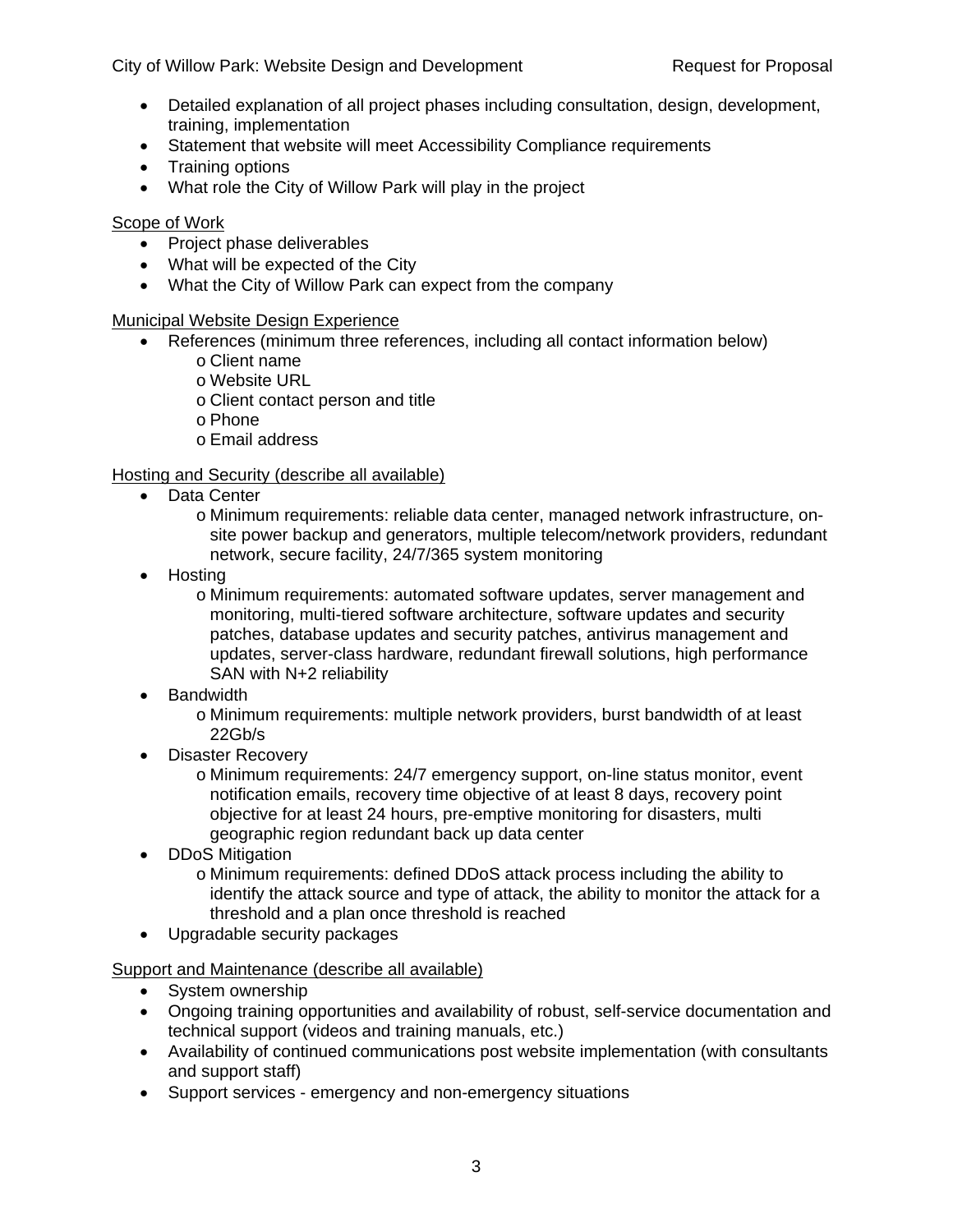Project Pricing Estimate/Cost for Services Outlined

Specify amounts of items below:

- First Year development fees including:
	- o Days/hours of training, number of employees to be trained, on-site or webinar
	- o Amount of content migration (entire website or a specific number of pages) o Additional products/functionality
- Ongoing fees for hosting, maintenance and support for Year 2 and beyond

Description of Features and Functionality Included with the CMS

At minimum include:

 List of all features and functionality included in the proposed CMS. Must address all features and functionality listed in Required Features and Optional Features section of this RFP

Additional Products offered

Give brief descriptions of other products offered by the company.

## **Required Features**

The information below represents required functional capabilities in the selected CMS. It is not all inclusive, other functionality may be recommended or added. The City's new website vendor must be able to provide at a minimum, the components shown.

- **Agenda Managemen**t Upload, create and manage agendas
- **Alerts & Emergency Notification** Alerts posted on website and public notifications sent out through email, text message and social media
- **Approval Rights** allow system administrator to establish specific rights and capabilities for internal staff to update content based upon the role they have in updating the website.
- **Archive Center** Store agendas, minutes, newsletters and other documents
- **Automatic expirations** the ability to set a date for content to automatically expire
- **Broken Links Finder** Site visitors can enter comments concerning how they accessed the page
- **Browser Based Administration** Update, delete and create template based web pages
- **Calendar** Update/publish calendars by both department, city wide
- **Citizen Sourcing Tool** Encourages citizen idea submission, engaging discussions, voting, etc.
- **Departmental Home Pages** the ability for departments to have dedicated pages within the site that follow the same design as the other interior pages
- **Directories, Listing for Staff and Businesses** ability to allow citizens to search for staff or business information
- **Document Center** Upload/download capability, back-end ability to search within
- **E-Notifications** Electronic subscription, scheduled notifications for email and SMS
- **Facility Management** Reservations and/or listing
- **Forward To a Friend** E-Mail extension
- **Frequently Asked Questions** Dynamic content
- **•** Intranet/Extranet User restricted pages
- **Live Edit** create and edit pages live from the front end
- **Multi-Lingual Support** using Google Translate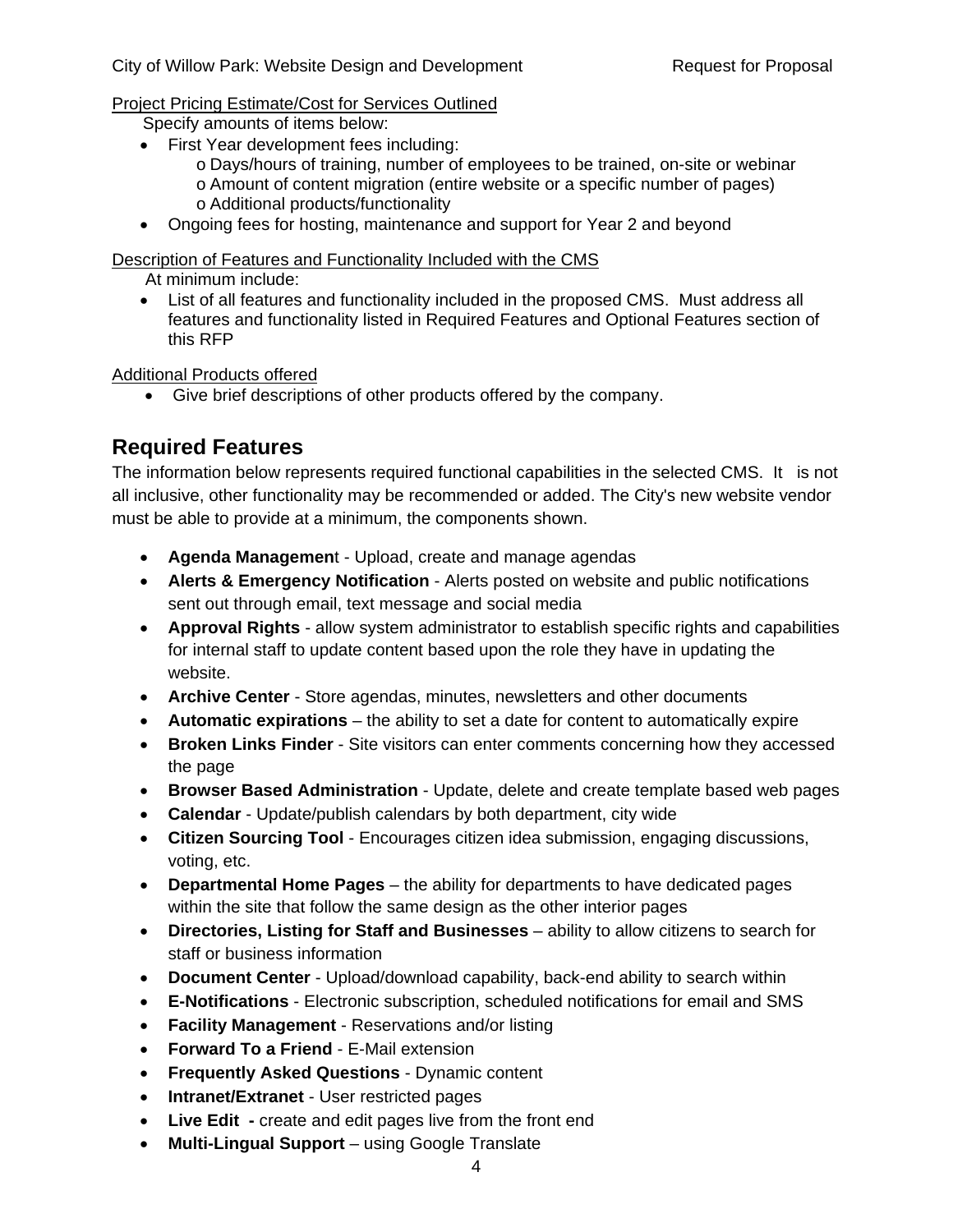- **News & Announcements** Dynamic content
- **News Releases** Online publishing
- **Online Forms** Forms/publishing/tracking
- **Online Job Postings and Application** Applicants can also create an online profile, fill out application and attach additional documents
- **Online Payments** Secure online transaction by department
- **Photo Center** Display community photos in a central location on website
- **Printable Pages** Print-friendly function
- **Real Estate Management** Properties commercial or residential can be organized by and searched
- **Responsive Design**  fully mobile responsive design site adjusts to the screen size of all devices its being view on, includes forms, calendars, etc.
- **Request Tracking** Citizens can submit request
- **RFP/RFQ/Bid Posting** allow for easy posting of bids to the site
- **Rotating Photos/Banners** Dynamic image display
- **RSS Feeds out** Registration by Department
- **Quick Links** Links can be placed directly on the pages
- **Site Search** Internal site search engine, site search log
- **Site Statistics** Analytics and site audit reports
- **Sitemap & Breadcrumbs** Dynamically generated
- **Social Media Interface** Facebook and Twitter feeds
- **Spotlight**  Ability to highlight important text on one or more pages
- **Website Visitor Profile** Visitors can pick and choose the information that automatically becomes fed to their profile upon site login

## **Optional Features**

The features below are not required by the City at this time, however, please include information and availability of integration in the future.

- **Activities** create classes, display class schedules, limit the number of persons that can sign up per class, and email those who have registered for specific classes
- **E-Communication platform** integrated within the centralized CMS for creating visually rich, fully responsive, non-emergency e-communication. Create unlimited subscriber lists, and communicate over multiple channels – e-mail, text and social media from a single point of access.
- **Custom Mobile App** mobile app for Apple® iOS and Android® devices
- **LDAP Integration** Lightweight Directory Access Protocol (LDAP) integration
- **Newsletters** Subscription and online publishing
- **Unique Department Home Page** ability to for departments, associated organizations to have a unique separate design and URL
- **Video Center** live streaming video capabilities

## **Format for Proposal**

The response should be formatted to address all items in the Vendor Qualifications section.